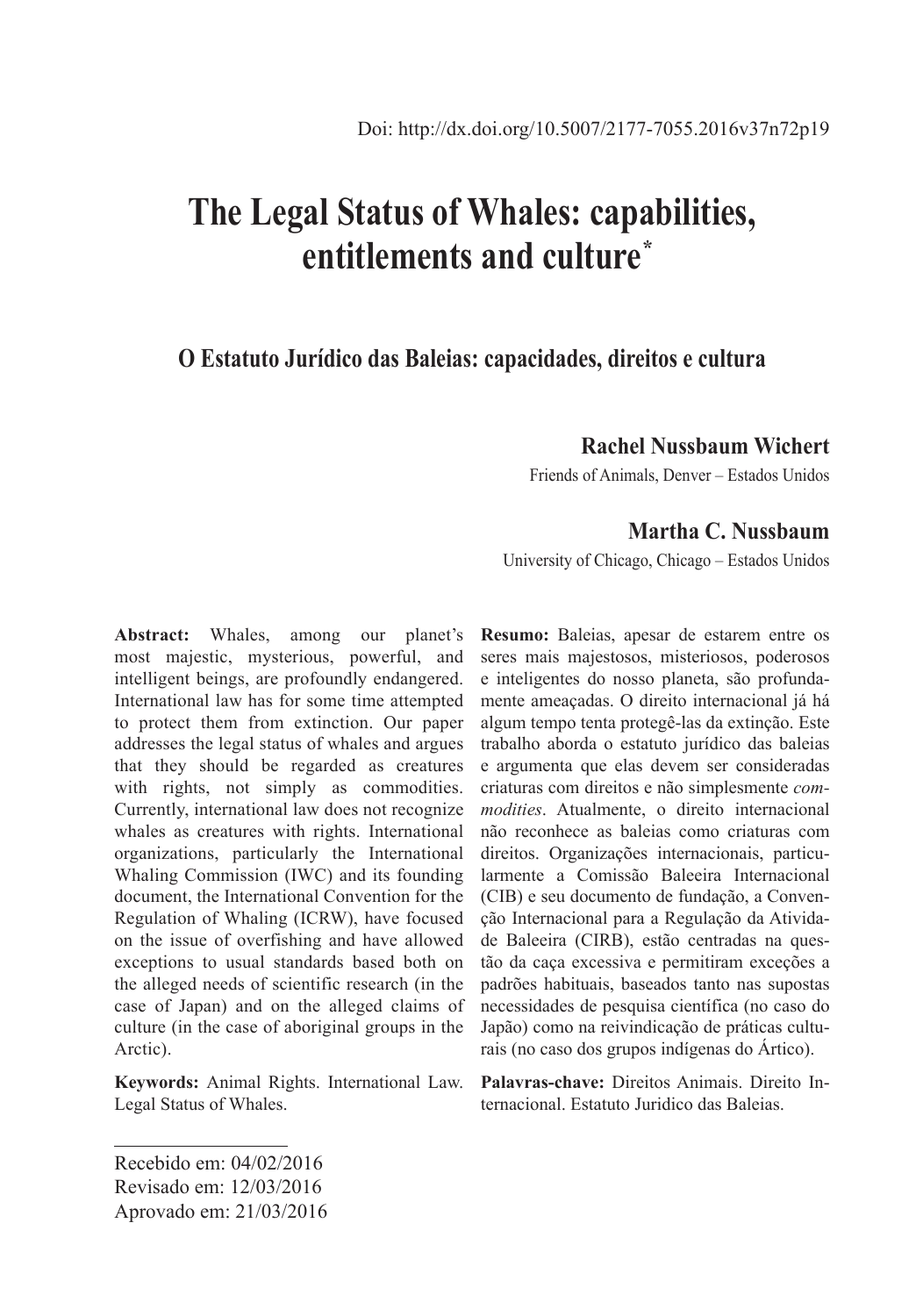They say the sea is cold, but the sea contains the hottest blood of all, and the wildest, the most urgent. All the whales in the wider deeps, hot are they, as they urge on and on, and dive beneath the icebergs. The right whales, the sperm-whales, the hammer-heads, the killers there they blow, there they blow, hot wild white breath out of the sea! (D. H. Lawrence, "Whales Weep Not," 1909)

## **1 Marine Mammals: moral and legal status**

In a related paper, we have explored the moral basis of animal entitlements, in the context of evolving legal debates about whether animals can be granted "standing" to approach a court of law (through an advocate, as is now the case with human with severe disabilities)<sup>1</sup>. Many animal rights activists have urged that the best basis for legal (and moral) standing for animals is suffering, an approach that can be traced to Jeremy Bentham, the founder of Utilitarianism. While we support Bentham's radical extension of moral concern to all sentient beings, we argue that suffering is not the only relevant notion. Intelligence and the ability to be social are qualities that are at least as important. Indeed, there is a strong case for considering cetaceans "non-human persons" and according them legal rights, most importantly standing to sue in their own right. Whales cannot be said to be "like" humans in terms of DNA, but they have their own form of intelligence and deserve protection under the law.

On the other hand, we reject as misguidedly anthropocentric the form of this argument that exalts intelligence above physical suffering. Each animal species has its own form of life, and each deserves

<sup>&</sup>lt;sup>1</sup> Rachel Nussbaum Wichert and Martha C. Nussbaum, "The Legal Status of Whales and Dolphins: From Bentham to the Capabilities Approach," presented at the Human Development and Capability Association annual meeting, September 2015, and forthcoming in Agency, Democracy, and Particiipation in Global Development, ed. Lori Keleher and Stacy J. Kosko (Cambridge: Cambridge University Press)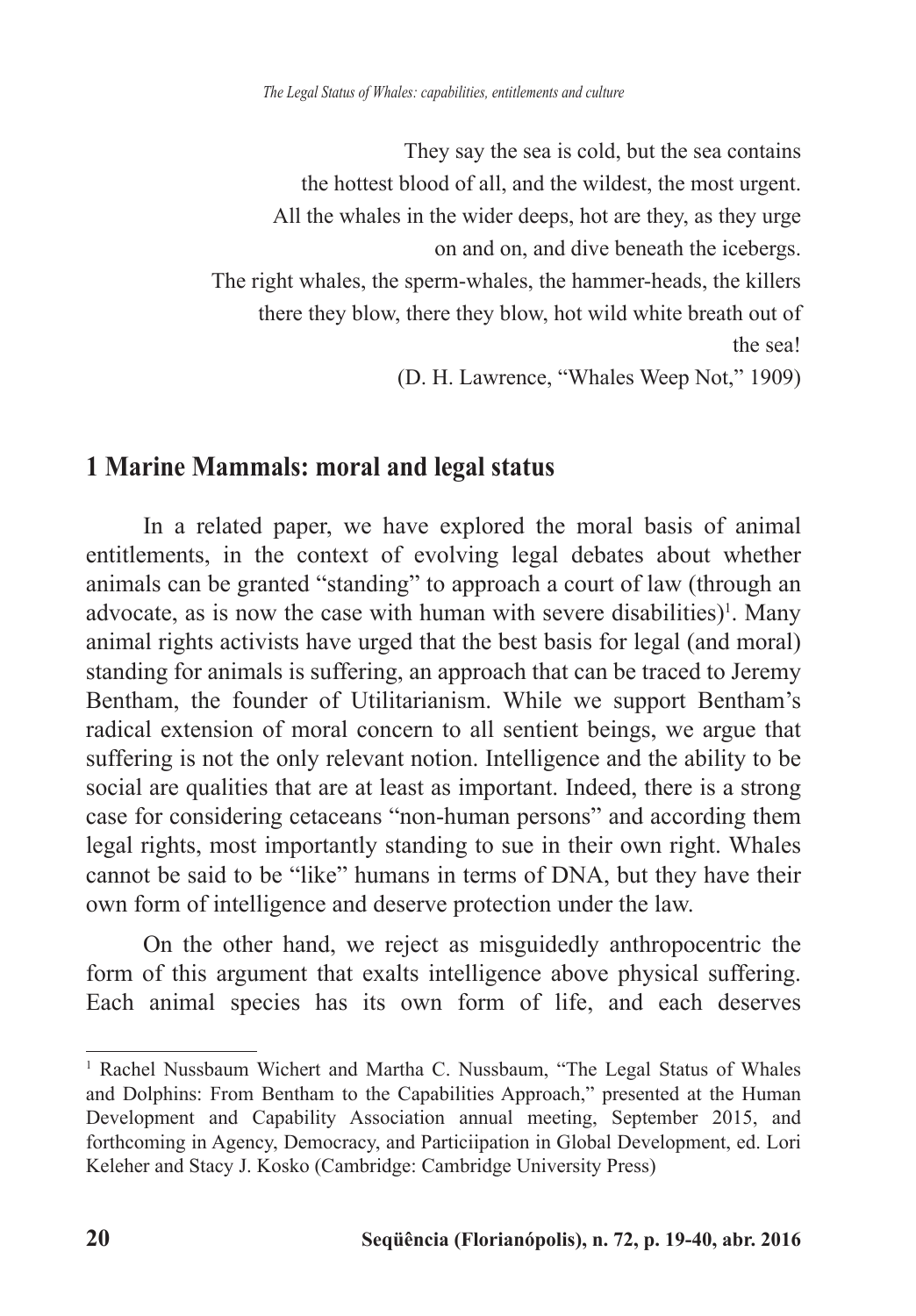opportunities to flourish in its own way. We argue that ultimately the best philosophical approach to these issues is an analysis of animal lives in terms of a range of distinct but related capabilities, intertwined into a form of life. This approach, however, has never been accepted in either domestic or international law, despite years of argument by environmental groups urging courts to treat marine mammals as creatures with moral and legal rights.

# **2 Whaling: the cultural exception**

One prominent line of defense for whaling is the claim that whaling is necessary for scientific research. This argument holds that we cannot learn a great deal that we want to learn about marine mammals without examining cadavers. The IWC has given Japan an exception permitting whaling for such purposes, but the scientific-whaling exception has remained controversial up to the present day. The evidence of a serious research purpose is very thin, and meanwhile the whales so killed are permitted to be used commercially in a variety of ways. In other related work we examine this controversy, focusing on a 2014 ruling of the International Court of Justice that held Japan's program of scientific whaling in the Antarctic to be unjustifiable under international law<sup>2</sup>. There we also consider the case of *Institute of Cetacean Research v. Sea Shepherd Conservation Society*, decided in 2013 by the Ninth Circuit".

The most influential defense of whaling, however, involves the notion of culture. We now turn to the issue of aboriginal subsistence whaling, typically defended both by appeal to subsistence and by appeal to culture. The two appeals are often put together by arguing that subsistence whaling is necessary for the survival of a cultural group.

The issue of aboriginal subsistence whaling has a long history, ever since the International Whaling Commission made an exception for it in the original draft of the International Convention for the Regulation of Whaling (1946). In this section we discuss the history of the ASW exception and some of the reasons why it endures in IWC regulations.

<sup>&</sup>lt;sup>2</sup> Rachel Nussbaum Wichert, "Are Whales Special? The Scientific Research Exception and the Future of the International Whaling Commission," paper on file with author.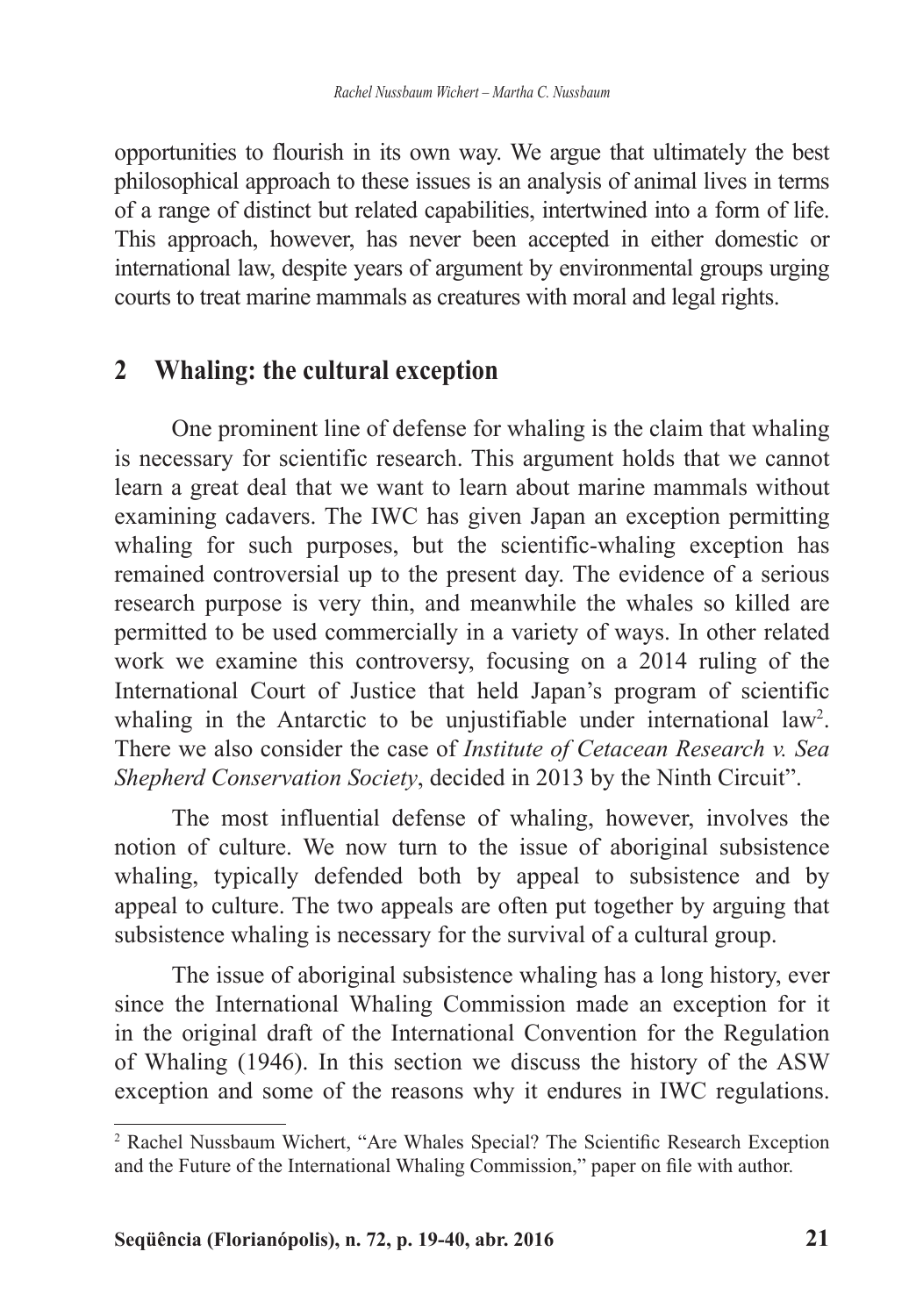However, we also argue that ASW is being abused to the point that international organizations should reconsider the issue, for several reasons. First, it is not clear whether actual subsistence is really the problem. Cultural arguments are mingled with subsistence arguments in a confusing way, and the cultural arguments themselves are open to a variety of objections, which we discuss in this and the following sections. In addition, some recent incidents have indicated that commercial whaling nations are using the ASW loophole to their own advantage, as they seek to legitimize their practice of taking cetaceans in the face of an international community that increasingly objects to the practice. A significant split between pro-whaling and anti-whaling nations has caused the former to be extremely creative in the way they read the rules and to shape their behavior accordingly.

A problem at the outset, is that the ICRW never defines what an aboriginal group actually is<sup>3</sup>. This is still the case, as the international community has been unable to reach a definition of what constitutes "aboriginal" or "indigenous"<sup>4</sup>. Some definitions used in international environmental law rely primarily on colonization, something that seems questionable and arbitrary<sup>5</sup>. "Broadly speaking," argues Alexander Gillespie, "the question that may be raised is one of whether it is desirable that people, because of the fact that they were earlier colonized, should be given different rights from those who were colonized at a later date or not colonized at all – or, alternatively, whether all peoples should be treated the same"<sup>6</sup>.

Philosophical considerations did not play a large role in the whaling debate initially. Indeed, many of the original concerns of the ICRW were economic, as one might expect from a convention concluded shortly after the Second World War. As Peter Stoett writes, "It would have been

<sup>3</sup> International Convention on the Regulation of Whaling, December 2, 1946, available at http:// iwc.int/iwcmain

<sup>4</sup> Alexander Gillespie, *Aboriginal Subsistence Whaling: A Critique of the Interrelationship Between International Law and the International Whaling Commission*, 12 Colo.J. Int'l Envtl. L & Poly 77, 89 (2001)

<sup>5</sup> *Id.* at 94.

<sup>6</sup> Alexander Gillespie, *Whaling Diplomacy* 204 (Edward Elgar, 2005)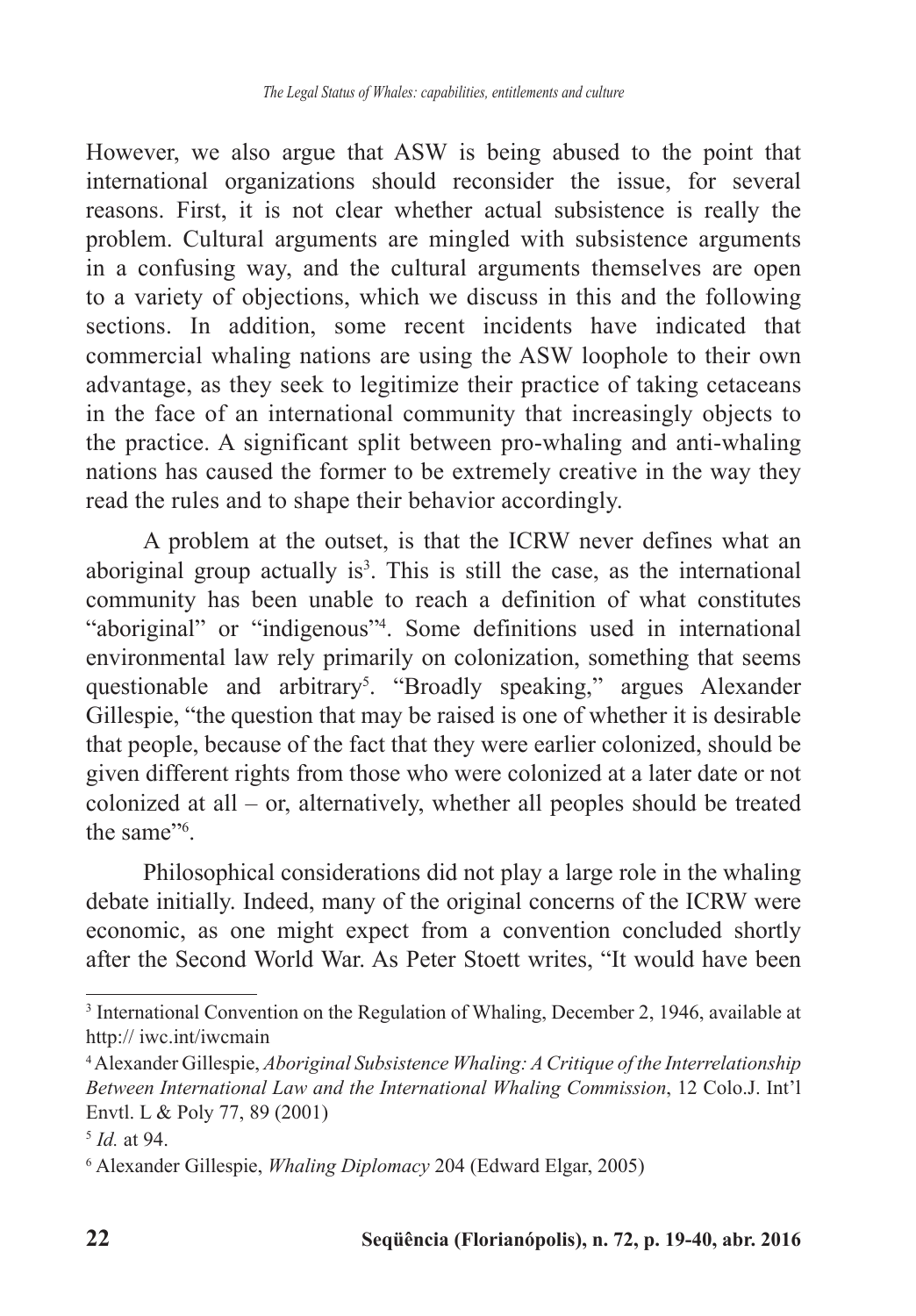fanciful to expect anything other than the continuation of large-scale whaling following the creation of the IWC. It was, after all, set up in a postwar context of widespread scarcity with the mandate 'to provide for the proper conservation of whale stocks and the orderly development of the whaling industry"7 .

The ASW exception arose in the context of the 1931 Convention on the Regulation of Whaling, one of the predecessors of the 1946 treaty. Efforts to address international whale stocks were first given priority during this era. The exceptions for indigenous peoples appeared in Article 3, which states that the convention would not apply: "to aborigines dwelling on the coasts of the territories of the High Contracting Parties" provided that they used traditional fishing vessels, did not carry firearms, and intended to whale for local consumption only. Aboriginal whalers were not intended to be "under contract to deliver the products of their whaling to any third person<sup>38</sup>. A similar text was written into the ICRW, with the same focus on local consumption<sup>9</sup>. The ICRW does not allocate ASW quotas to specific aboriginal groups. It sets quotas on stocks from which indigenous groups may take whales. Recently there has been an initiative to develop an Aboriginal Whaling Scheme that will regulate the "scientific and logistical" aspects of aboriginal fisheries<sup>10</sup>.

Environmental concerns as such did not appear in the original treaty. In fact, before it enacted a 1982 moratorium on commercial whaling, the IWC's mission had little to do with environmentalism. The parties that concluded the convention did so principally in order to address the effects of the commercial practice. Representatives noted that "[…] whaling operations should be confined to those species best able to sustain exploitation in order to give an interval for recovery to certain species of whales now depleted in numbers  $[...]^{v_{11}}$  Thus, the original concern was

<sup>7</sup> Peter Stoett, *The International Politics of Whaling* 63 (University of British Columbia Press, 1997)

<sup>8</sup> *Id*. at 194.

<sup>9</sup> *Id*. at 195.

 $10$  http://archive.iwcoffice.org/conservation/aboriginal.htm,

<sup>11</sup> ICRW, *supra* note 1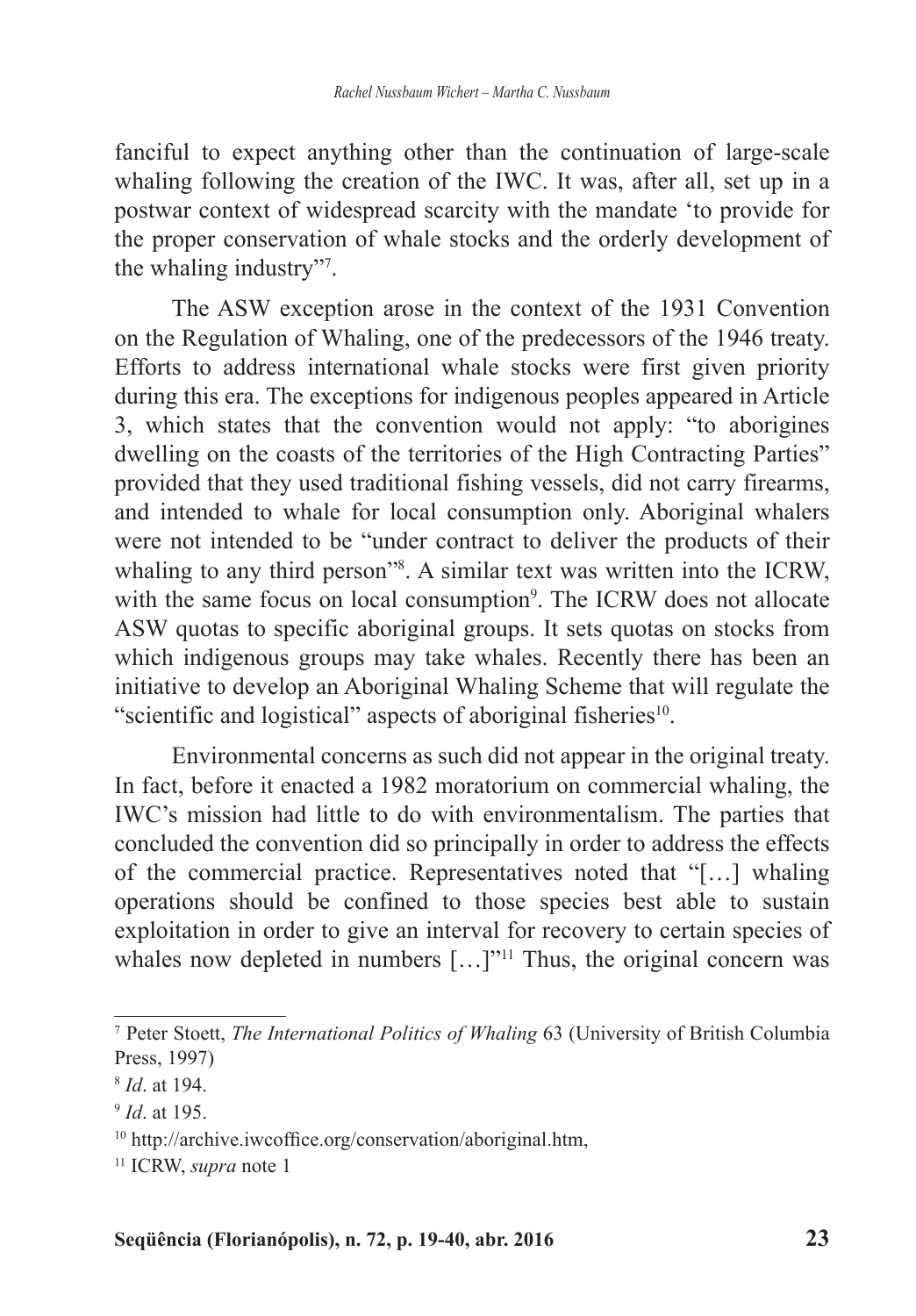the depletion of whale stocks and the danger of over-fishing. However, increasingly the ICRW has become important for environmental groups who object to the practice of commercial whaling. Accordingly, many nations not involved in whaling at all have become part of the IWC, established by the Convention<sup>12</sup>. But instead of clarifying and sharpening their focus in a shared agreement about purposes, the parties simply add one concern on top of another, in effect using the already unclear text of the ICRW as terrain on which each can try to impose its own meaning.

Whale subsistence hunting has long played a role in the daily lives of people in the Arctic. Many Native groups argue that it is essential to their way of life and that current regulations do not accommodate their cultural practices. But what is subsistence? At the meeting of the Aboriginal Subsistence Whaling Committee in 2012, Greenland made a statement on behalf of all ASW countries reaffirming decisions reached at earlier meetings and declaring that "subsistence hunting is for food to meet cultural and nutritional needs"<sup>13</sup>

The committee also discussed the sale of whale meat in Greenland, a matter that has been the subject of considerable controversy in recent years<sup>14</sup>. While the United States noted that it believed the use of whale products in Greenland was consistent with the IWC's definition of ASW, other nations disagreed<sup>15</sup>. It would certainly appear that the meat sold is meat that is not needed to meet daily nutritional needs. (There are further issues of biodiversity involved, as well as possible health risks associated with eating whale meat.) Greenland responded as follows: "With respect to restaurants it [Greenland] noted that it did not control who could eat particular products within Greenland and saw no problem with tourists eating whale meat in restaurants. The advice from the Nutritional Council

<sup>12</sup> Howard S. Schiffman, *The International Whaling Commission: Challenges From Within and Without*, 10 ILSA J.Int'l and Comp. L 367 (2004).

<sup>13</sup> IWC/64/Rep3, Agenda Item 7.

<sup>&</sup>lt;sup>14</sup> "Going to Greenland? Don't Eat Whale Meat" available at http://us.whales.org/wdcin-action/going-to-greenland-dont-eat-whale-meat. Norway has also sold whale meat at international trade fairs in violation of the law in most EU countries; see "Whale Meat Snacks Seized at German Trade Fair", *The Guardian*, January 24, 2014.

<sup>15</sup> ICRW, *supra* note 1.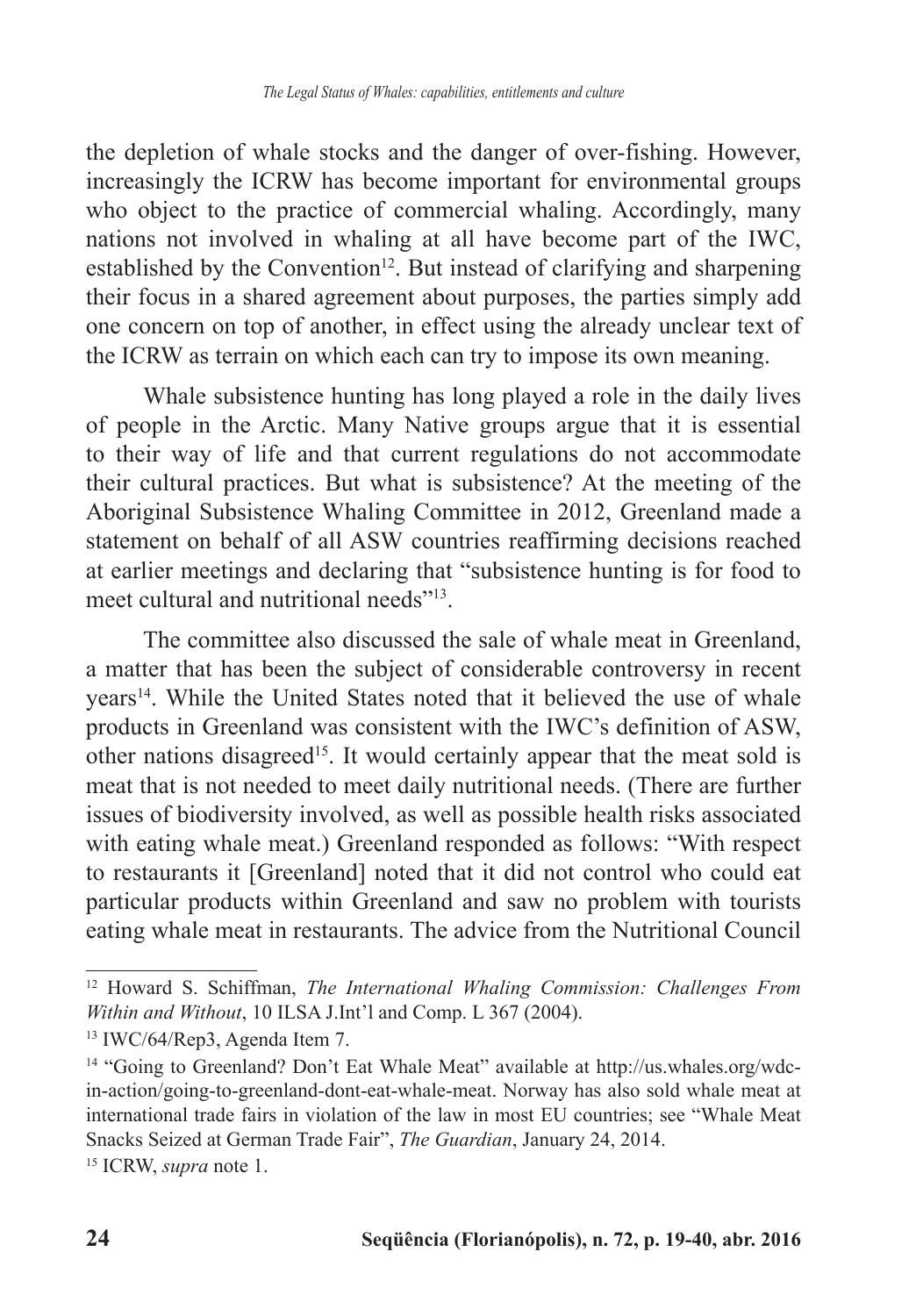on marine mammals is well publicized within Greenland and is available in the Council's website — The nutritional value of local foods is better and more environmentally sound than flying in imported foods from the west along with the associated health problems this can bring"<sup>16</sup>.

These arguments show that the concept of subsistence, at least in some countries, is not limited to a native population consuming whale products taken by individual natives. It also concerns sales to non-natives such as tourists and therefore is limited neither to nutrition nor to the internal health of aboriginal peoples. At the 2012 meeting, in response to reports by environmental groups, the IWC denied Greenland any increase in its quota of whales<sup>17</sup>. The response was unequivocal: "Claims by Denmark on behalf of Greenland that they would not stop selling whale meat to tourists and that Greenland's whalers could use baseball bats to kill whales if they wanted to did little to endear Greenland to the rest of the IWC"18.

Most countries who sought ASW exceptions were not so straightforward. However, in addition to a focus on subsistence, they did stress culture. The "needs" statements of the various countries all emphasize cultural values in various ways. Perhaps the most remarkable is the needs statement of the United States, based on a survey conducted in 2011. The statement reads in part that Natives "characteriz[ed] the primary benefits in terms of cultural maintenance, tribal unity, and an improved quality of life. A clean and sober lifestyle was independently related to whaling by half of the survey respondents"<sup>19</sup>. The cultural aspects of ASW have been the subject of considerable debate. Some authors have argued that anti-whaling advocates should be more respectful of what are considered cultural rights. However, there are considerable debates about what culture actually is, or whether cultural rights support the practice of ASW.

<sup>16</sup> *Id.*

<sup>17 &</sup>quot;Greenland refused permission to increase 'subsistence whaling'". Available in: <http:// www.wildlifeextra.com/go/news/whaling-greenland.html>. Access: 9 Mar. 2016. <sup>18</sup> *Id.*

<sup>19</sup>IWC, *supra* note 1.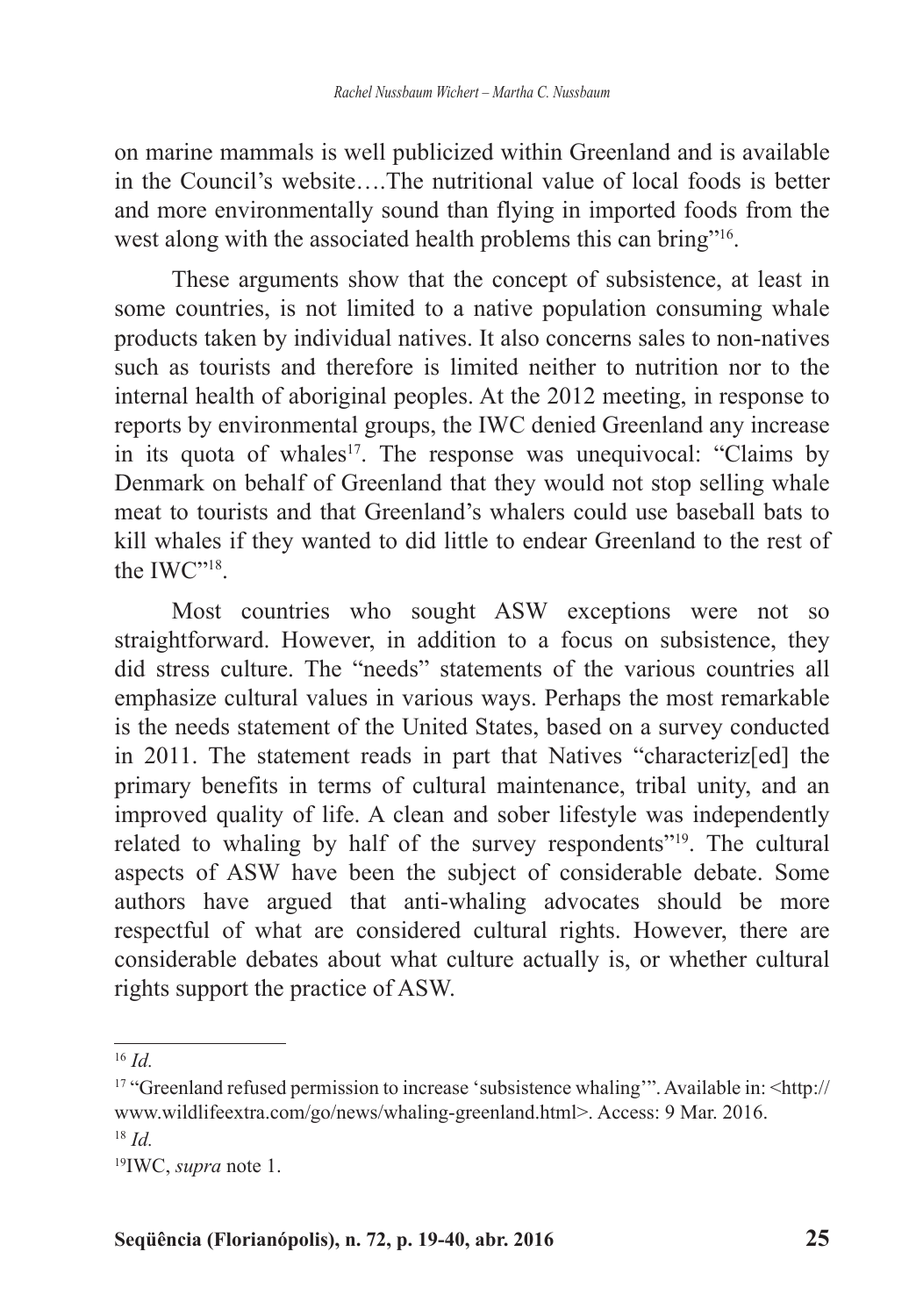Adam Wesolowski, casting doubt on the cultural argument in ways that we shall support in the next section, suggests that taking the cultural defense off the table will allow "whale preservationists [to] argue for continued recognition of the aboriginal subsistence exception on the basis of environmental justice towards traditionally marginalized groups without appearing hypocritical"<sup>20</sup>. The accusations of hypocrisy are not without foundation. Peter Stoett questions whether most developed nations have much credibility on the issue of whales: "Nations without an interest in whaling have an easy time pontificating about whales, while their citizens eat hamburgers and drive polluting vehicles to work in their resource-consuming modern cities, no doubt with 'Save the Whales' bumper stickers above the exhaust pipe"<sup>21</sup>. In other words, rich Americans have a culture too, and not one that is particularly animal-friendly. Stoett believes that sidelining the cultural argument would allow debate to focus on the issue of subsistence, where common ground might be found.

However, in some ways this critique is incomplete. It is one thing to look at isolated rural Alaskans and conclude that, of course, they ought to be able to continue their subsistence traditions. However, the debate about whaling in the Arctic also includes citizens of highly developed nations such as Norway, Iceland and Denmark. Greenlanders, for example have historically been heavily subsidized by the central government in Denmark. Greenland has been granted an increasing amount of independence in recent years. In the course of Copenhagen's devolution of authority, Greenlanders now have control of the oil and mineral resources present in their country $^{22}$ . In this situation, it is difficult to make the case that the residents "must" whale for subsistence purposes.

One useful comparison is the debate surrounding tuna and dolphins in the eastern tropical Pacific region. This has also been framed as an example of prosperous Westerners trying to impose their moral values on the rest of the world. "From the point of view of the developing world,"

<sup>20</sup> Adam Wesolowski, *Taking It Off the Table: A Critical View of Culture in the Whaling Debate*, 20 Geo.Int'l Envtl.L.Rev. 99, 100 (2013).

<sup>21</sup> Stoett, *supra* note 5, at 113.

<sup>22 &</sup>quot;Greenland Is Getting Ready to Stand Alone", *The Guardian*, June 15, 2010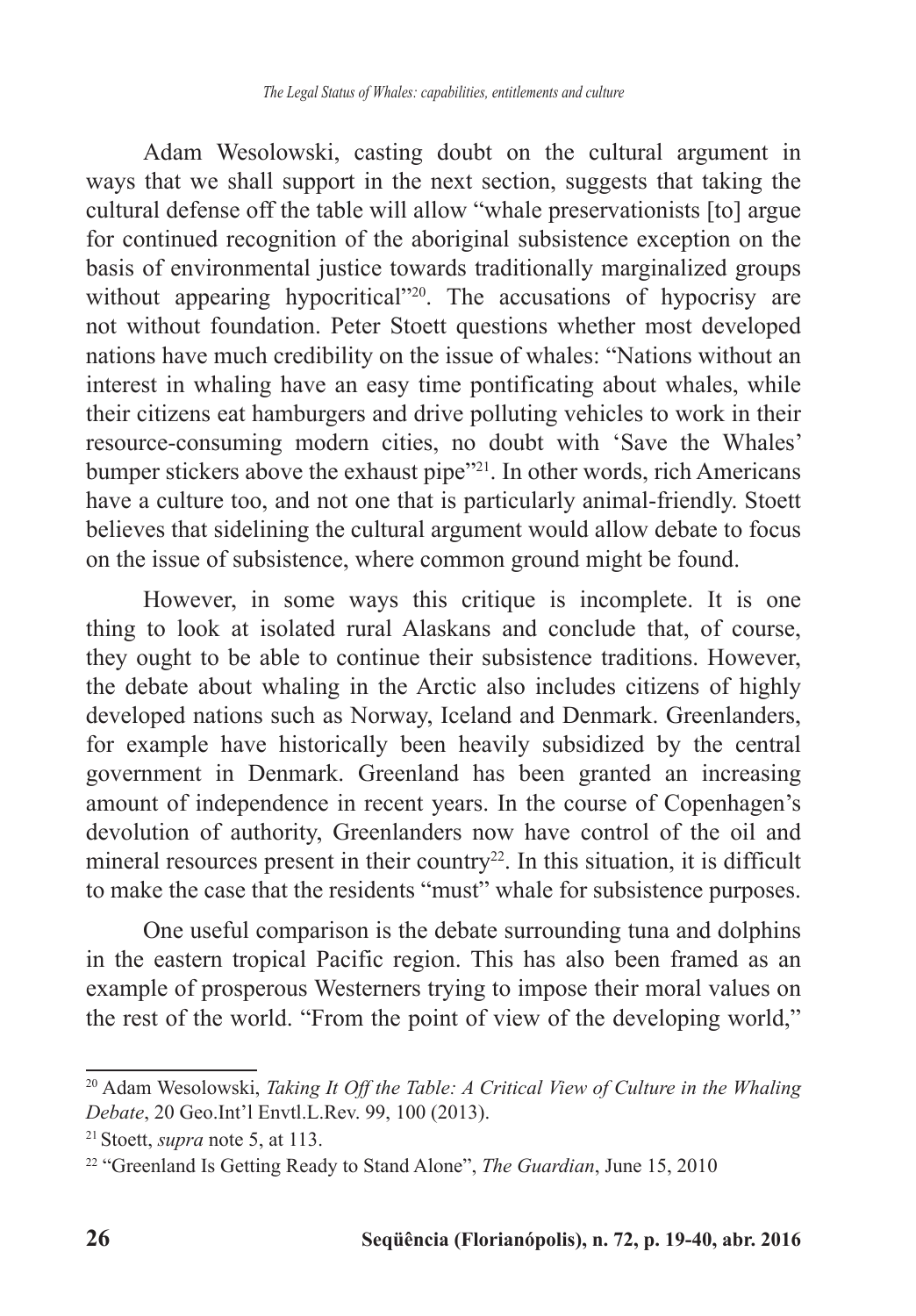argues Daniel Esty, "why should Mexico forgo fishing tuna with efficient purse seine nets, which produce a valuable source of low-cost protein for poor Mexicans and modest export earnings on US sales, just because America has a dolphin fetish?" 23 To this one might reply: who decides what counts as a fetish? Environmental and animal rights activists have their own set of values that must be weighed against the "subsistence" consideration. The situation is particularly grave because many of the whale species that are the subject of debate at the IWC are severely depleted, unlike the dolphins.

Indeed, it appears that some indigenous groups do not automatically equate either their subsistence or their cultural needs with killing whales. At the annual meeting of the IWC in Adelaide in 2000, Sandra Lee, the leader of the New Zealand delegation, stated that: "Maori people had benign contact with whales for more than a thousand years of coastal and ocean-going travel before European colonization. All whales, but especially sperm whales were regarded as chiefly figures of the ocean realm. High-ranking Maori were often praised and revered by being likened to whales […]"24. Thus, it appears that indigenous peoples are themselves not unanimous on the issues addressed here. The question about subsistence remains unclear, even in a climate as unforgiving as that of the Arctic. Is it about subsistence in a narrowly defined sense, or is it really about group identity?

# **3 The case of Bowhead Whales in Alaska**

A useful example of the difficulties generated by both subsistence and cultural arguments is the controversy surrounding bowhead whales in Alaska. In 1982, the IWC stated that, "Aboriginal/subsistence whaling, for purposes of local aboriginal consumption, carried out by or on behalf of aboriginals, indigenous or native peoples who share strong community, social and cultural ties related to a continuing traditional dependence on

<sup>23</sup> Daniel Esty, *Greening the GATT: Trade, Environment and the Future* 188 (Institute for International Economics, 1994).

<sup>24</sup> Quoted in Gillespie, *supra* note 4, at 218-19.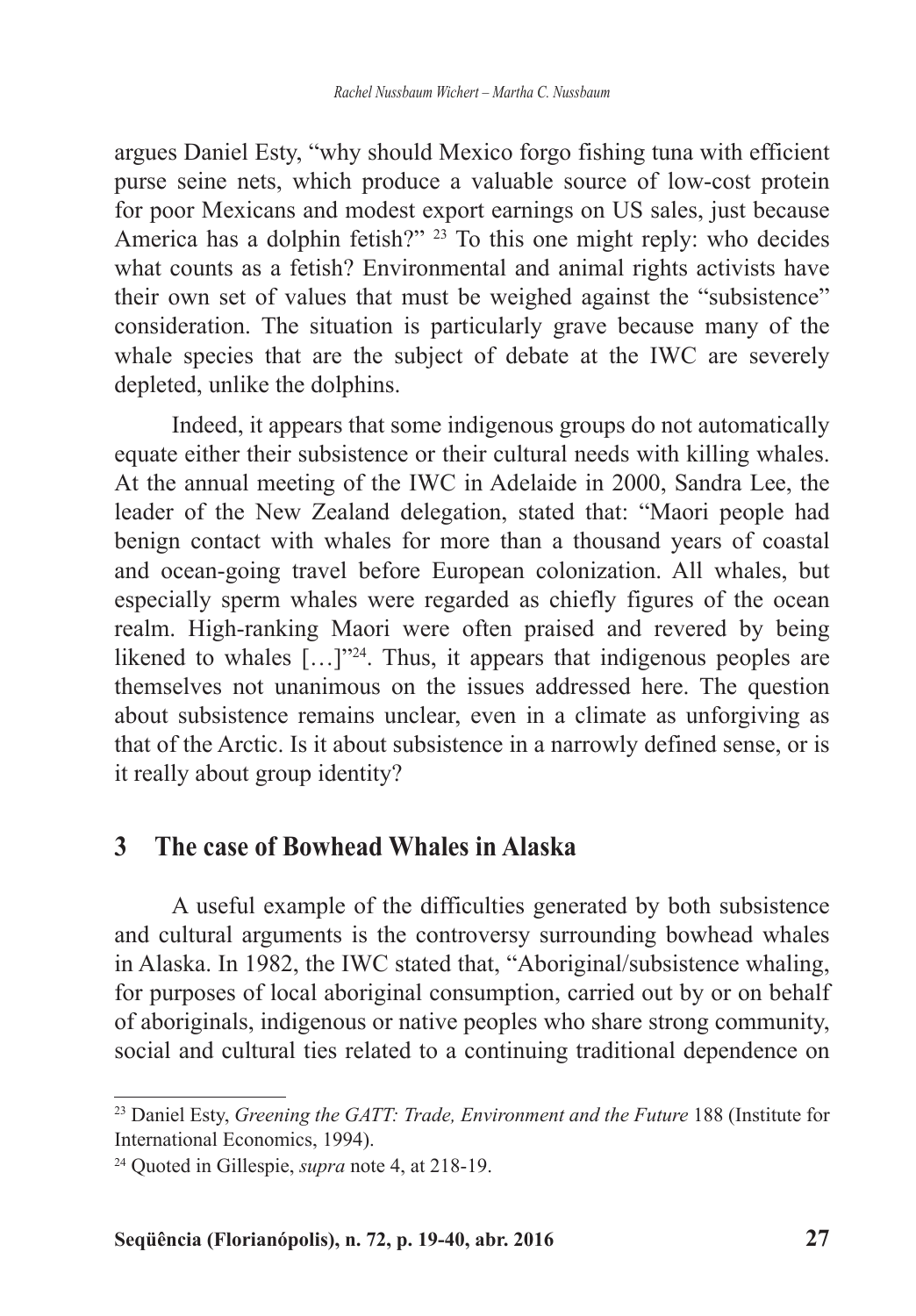whaling and on the use of whales. Local aboriginal consumption means the traditional uses of whale products by local aboriginal, indigenous or native communities in meeting their nutritional, subsistence and cultural requirements. The term includes trade in items that are by-products of subsistence catche  $"25"$ 

This statement illustrates the typical confusion between appeals to subsistence and appeals to other aspects of culture. Both international organizations and Native groups need to clarify the distinction between nutritional need for whale meat and whale products and their use for other purposes. It is also imperative to ensure that ASW does not deplete critically endangered whale stocks. Environmental groups have long opposed bowhead hunting in Alaska, pointing out that bowheads may become extinct if the hunting is allowed to continue. This issue is one that directly pits environmental groups against indigenous groups, since indigenous peoples, despite often being regarded as models of sustainability and environmental sensitivity, have not shown much sensitivity to the plight of endangered animals. When the controversy over bowheads first arose in the 1970s, environmentalists were distressed to find "[…] that some of the people who were supposed to be leading by example liked to eat the animal that symbolized a planet in peril<sup>126</sup>. Other activists questioned the cultural claims of those who insisted on hunting the bowhead. Environmentalist Tom Garrett stated in 1977 that "Eskimo culture would appear to be, by the definition supplied by representatives of the Interior Department, anything that Eskimos happen to be doing at the present time"<sup>27</sup>.

Indeed, the views of defenders of the "subsistence" theory seem to support this assessment, showing that subsistence concerns take a distant second place to symbolic cultural issues. Michael Chiropolos quotes a hunter from the Inupiats of Alaska's North Slope: "The whale is more than food to us. It is the center of our life and culture. We are the People

<sup>25</sup> Cited at http://us.whales.org/issues/aboriginal-subsistence-whaling

<sup>26</sup> Kirkpatrick Dorsey, *Whales and Nations: Environmental Diplomacy on the High Seas*  244 (University of Washington Press, 2013).

<sup>27</sup> Quoted in *Id.* at 247.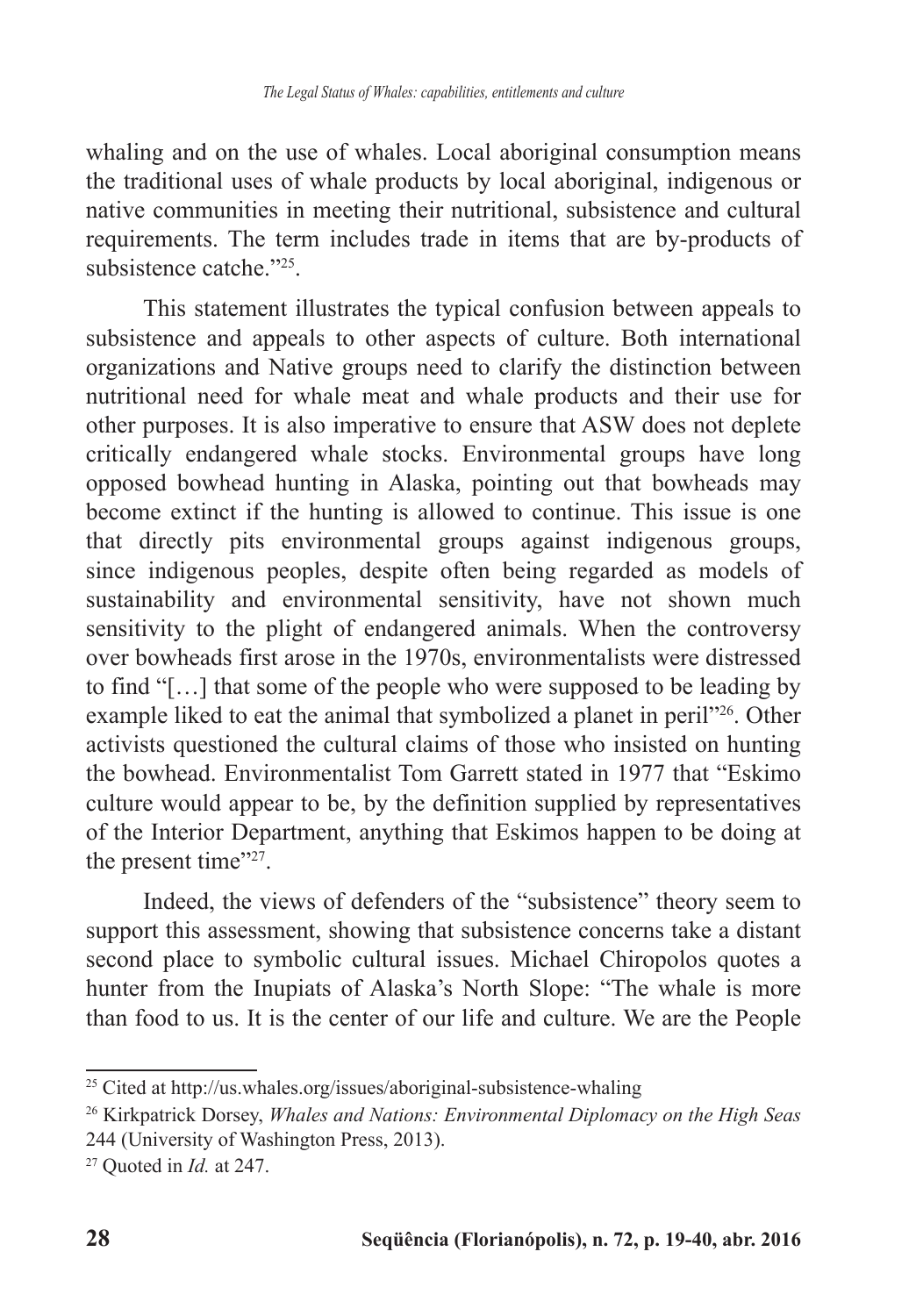of the Whale. The taking and sharing of the whale is our Eucharist and Passover. The whaling festival is our Easter and Christmas, the Arctic celebrations of the mysteries of life"28. This makes clear that the debate is about more than subsistence: "From the Inupiats' perspective, losing the right to hunt the bowhead raises the specter of cultural starvation, a threat more serious than the simple physical loss of whale meat in their diet<sup>729</sup>.

The proposed ban on taking bowheads, first proposed in 1977, therefore posed a problem for the US. On the one hand, conservationist interests within the IWC were gaining ground. On the other hand, the US had legal and ethical obligations to the Inupiat<sup>30</sup>. Several cases filed in U.S. courts also addressed the issue. In *Adams v. Vance,* for example, plaintiffs challenged the IWC's ban on hunting the bowhead $31$ . The District of Columbia circuit ruled that compelling the Secretary of State to object formally to the IWC's actions would "[…] intrude into the core concerns of the executive branch, and therefore required an exceptionally strong showing on the relevant factors to justify it […]"32. Plaintiffs did not make this showing, and therefore the danger to the bowheads would outweigh any injury to the Inupiat<sup>33</sup>. Because the whaling season was almost over, any IWC action would have little effect. The U.S. would also have to consider its international position: "The United States has been active in persuading other countries to abide by the restrictions of the whaling agreement, notwithstanding severe impact on their domestic concerns. No other nation has entered an objection to an IWC action since 1973, and the symbolic impact of the United States being the first nation to break that pattern was assessed by cognizant U.S. officials and others as likely to be quite grave"34.

<sup>28</sup> Michael Chiropulos, *Inupiat Subsistence and the Bowhead Whale: Can Indigenous Hunting Cultures Coexist with Endangered Animal Species?* in 5 Clrd.J. Int'l L.& Pl'y 213, 216 (1994).

<sup>29</sup> *Id.* at 213.

<sup>30</sup> *Id*. at 222.

<sup>31 570</sup> F. 2d 950 (1978).

<sup>32</sup> *Id.*

<sup>33</sup> *Id.* at 957.

<sup>34</sup> *Id.*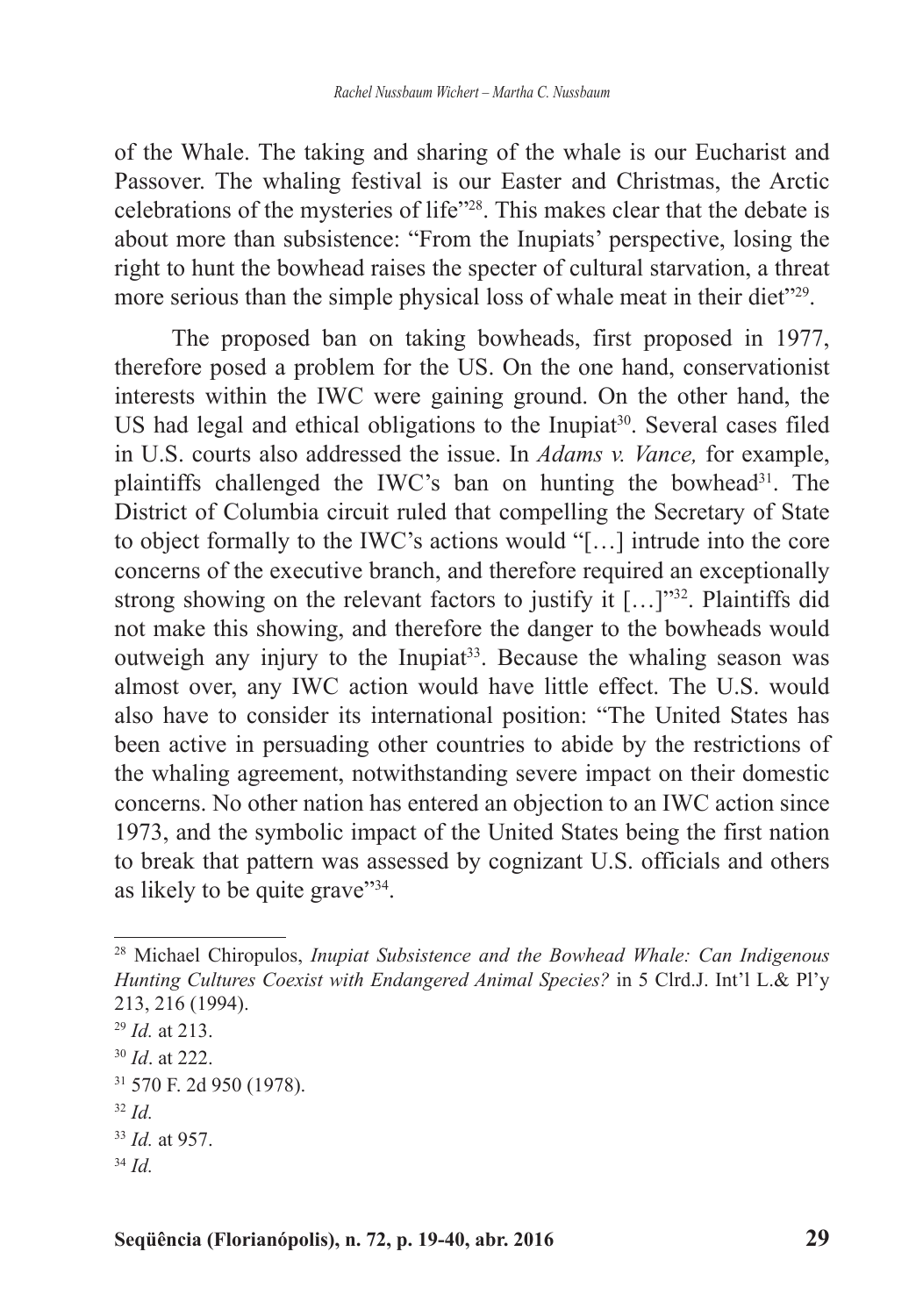At a special IWC meeting held in December 1977, the US urged the committee to allow for a "modest take" of bowheads. Subsequently, in June 1978, three panels convened to study the issue<sup>35</sup>. Notably, the panel on nutrition found that Native Alaskans are not dependent on whale meat and that their dietary needs could be fulfilled in many other ways<sup>36</sup>. At a later meeting in 1994, the nutrition panel commented that "Arctic Eskimos have no unusual nutritional requirements as a result of their longtime occupancy of the Arctic environment… Any risk to the survival of the bowhead whale [that] may be posed by the continuance of aboriginal whaling cannot be justified on nutritional grounds"<sup>37</sup>. The only panel that defended the continued taking of whales was the cultural anthropology panel. However, even this panel defines subsistence whaling as involving personal consumption. It should be both non-commercial and local 38. The meaning of "local" has, however, expanded to include local networks, as whale meat has allegedly been transported from small local communities to Anchorage<sup>39</sup>.

One major problem with this situation is that the whole notion of ASW was originally premised on the idea that whale hunting would have a minimal effect on existing whale stocks, certainly in comparison to the effect of commercial whaling<sup>40</sup>. The Inupiat want to retain significant aspects of their culture, but it appears that this is not possible without significant damage to the interests of the whales. The US insistence on an ASW exception is therefore contrary to the mission of the IWC. There is little evidence that the drafters of the original convention would have condoned takings that deplete whale stocks to the point of extinction<sup>41</sup>.

<sup>35</sup> *Id.* at 223.

<sup>36</sup> Gillespie*, supra* note 2, at 103.

<sup>37</sup> *Id.*

<sup>38</sup> *Id.* at 105.

<sup>39</sup> *Id.* at 110.

<sup>40</sup> Stephen M. Hankins, *The United States' Abuse of the Aboriginal Whaling Exception: A Contradiction in United States Policy and a Dangerous Precedent for the Whale* , 24 U.C. Davis L.Rev. 489, 508 (1990).

<sup>41</sup> *Id*. at 522.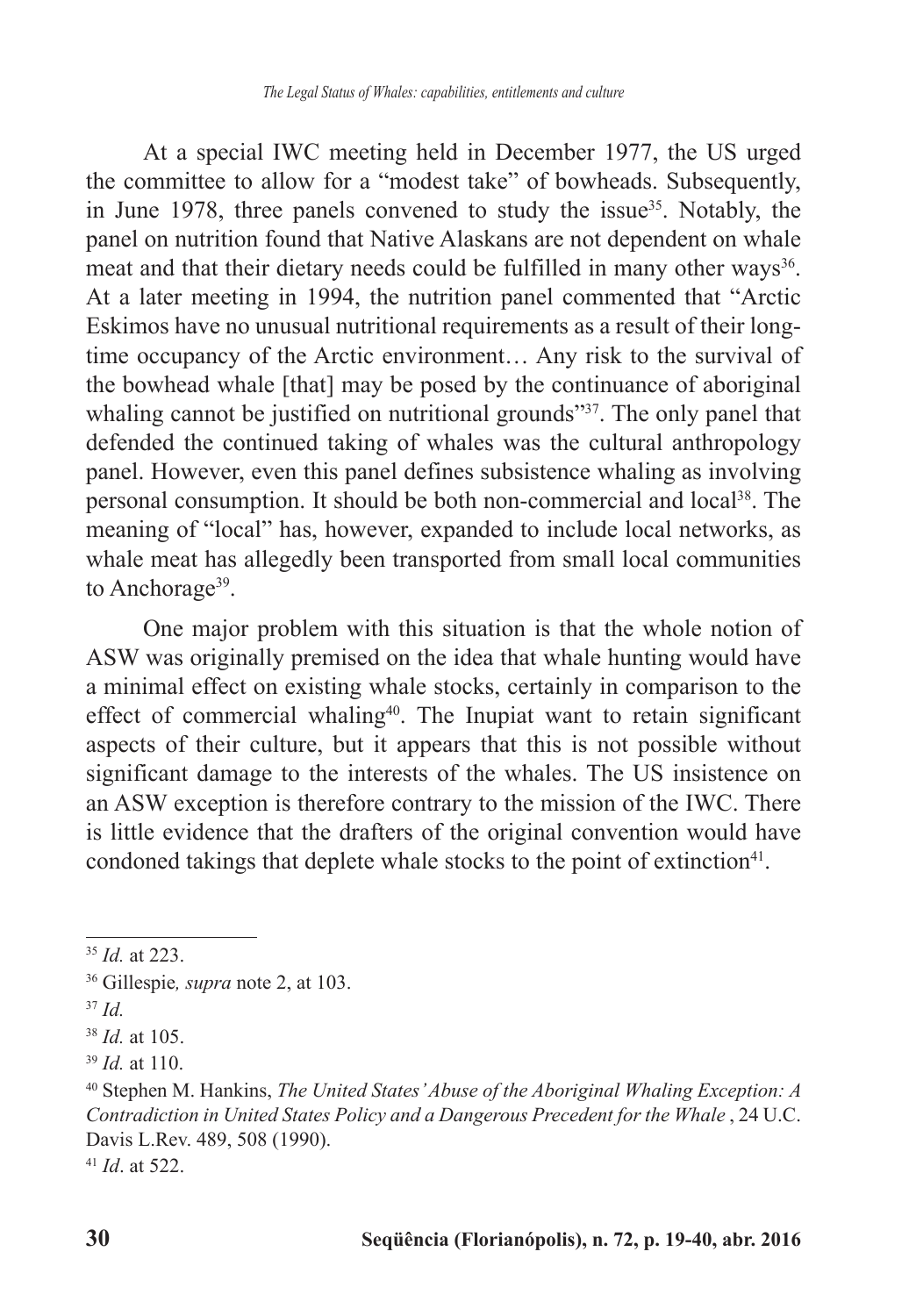Another related problem is that a US insistence on ASW exceptions for Alaskan natives (and non-Arctic groups such as the Makah) encourages other nations to demand similar exceptions for whaling practices that are best described not as ASW, but as "[…] small-scale whaling." The major example is Japan. Japan has claimed since 1986 that inhabitants of some of its coastal villages should be allowed an exception similar to that allowed Alaskan natives<sup>42</sup>. The IWC has consistently refused to grant such an exception, but this is clearly inconsistent in light of its treatment of Alaskan natives. As one author has stated, "[…] the application of the aboriginal whaling exception in Alaska is inconsistent with virtually every conservationist policy proposal advocated by the United States and approved by the IWC. It directly contradicts the conservative approach to whale conservation which characterizes United States and IWC policy for the past twenty years<sup>"43</sup>.

Canada, which has left the IWC, faces similar issues. The Tapirisat is a group of Inuit who oppose the IWC and its preservationist stance<sup>44</sup>. They have been known to kill bowheads in opposition to official government policy. One spokesman for the group stated that he wanted to taste bowhead meat once more before he died<sup>45</sup>. Any Canadian take of bowheads confuses the situation "[…] because of possible attempts to subtract Canadian takes from the aboriginal subsistence quota granted to Alaska Eskimos"46.

US policy on this issue thus is clearly muddled. Matthew Scully's book *Dominion* does not pretend to be an objective study, but he does point to some problems with the notion of culture used to mean whatever a particular group wants it to mean. Since we are focusing on the Arctic, we do not address his claims about the Makah, who, according to his account, were inspired by Japanese pro-whaling forces to embrace a

<sup>42</sup> *Id*. at 523.

<sup>43</sup> *Id.* at 528.

<sup>44</sup> Stoett, *supra* note 5, at 118-19.

<sup>45</sup> *Id.*

<sup>46</sup> *Id.* at 118.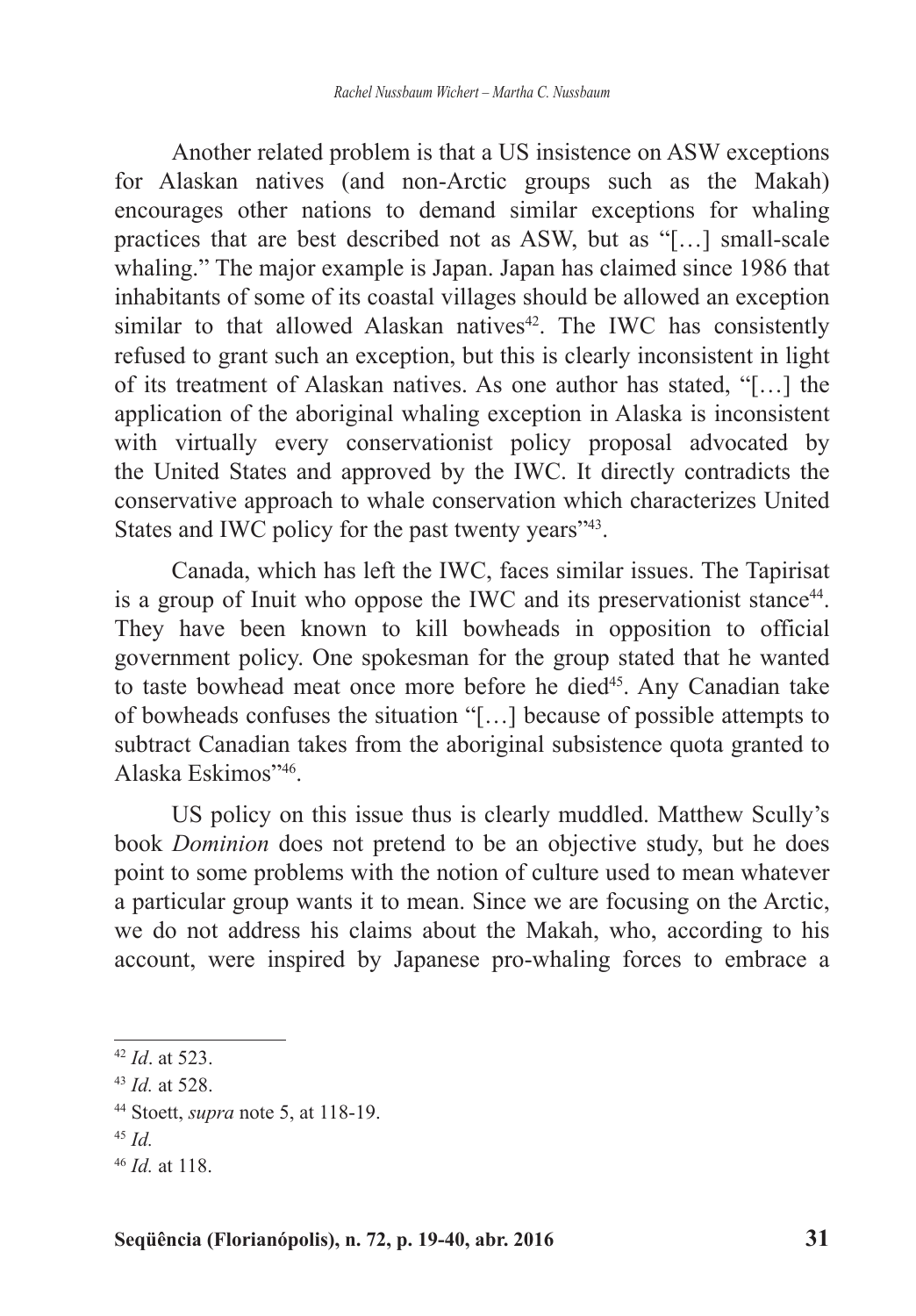tradition they had not pursued for many years<sup>47</sup>. Scully admits that the Inuit hunters have a more serious claim to be "real-life" aboriginal whalers: "Their argument is that they have been whaling in bays for at least four or five thousand years, and who is anyone to come along and tell them it's time to stop?"48. Their right to whale would appear to be supported by international law. However, Scully asks, does Inuit whaling really amount to a sacred tradition? "[…] most Eskimos who hunt whales today are not primitives struggling to subsist in the harsh fringes of civilization. They are young men for whom whaling is a passion as, as we are told, an act of cultural self-affirmation. They whale, not because they must, but because they want to, otherwise living quite civilized lives […]"49. Scully concludes that the practice is not all that different from trophy hunting, especially since the lifestyles of Alaskan natives are today largely reliant on the petroleum industry. Their alleged respect for "custom" is also selective, since the methods used to remove the whales from the waters are usually far from traditional<sup>50</sup>.

# **4 What's Wrong with the Appeal to Culture?**

Appeals to culture are ubiquitous in our pluralistic world. They are often used to contest international human rights norms. Frequently the appeal to culture is coupled with a charge of "Western imperialism": human rights norms are charged with being a tacit imposition of values that are themselves those of a particular local culture, namely the culture (that of Europe and North America) that happen to dominate at the present time. The same sort of objection is typically brought against those who seek to defend the rights of non-human animals: they are charged with imposing local and dominant values on powerless minorities.

<sup>50</sup> *Id.*

<sup>47</sup> Matthew Scully, *Dominion: The Power of Man, The Suffering of Animals, and the Call to Mercy* 175-76 (St. Martin's, 2002).

<sup>48</sup> *Id.* at 176.

<sup>49</sup> *Id.*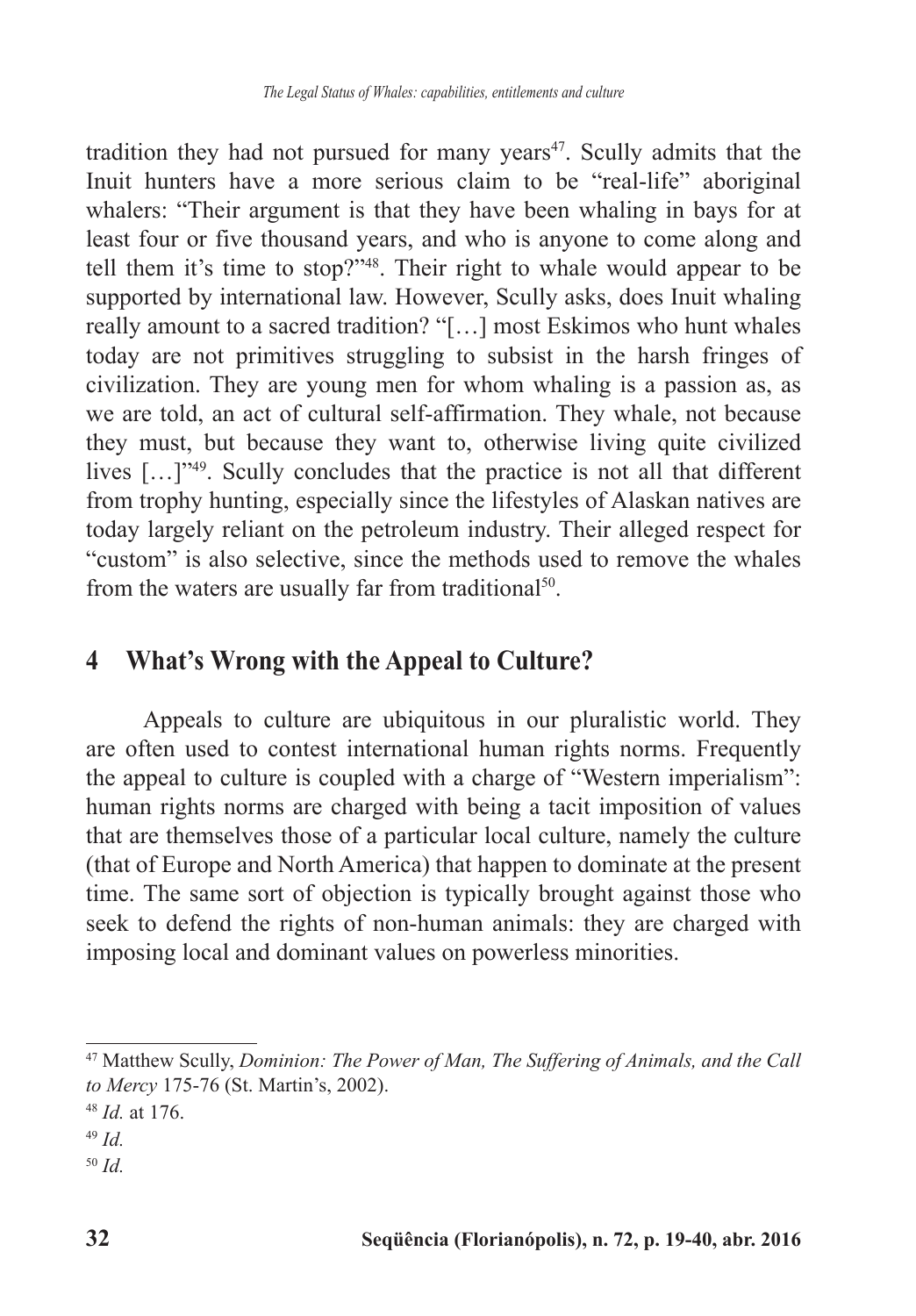The first thing we must say about this type of argument is that if it's a question of defending the powerless from the abuse of power, surely there is no group more dominated and less respected in today's world than are non-human animals. Voiceless in international politics and lacking standing in law, they are defended, to the extent that they are, only by the very norms that are charged with being an abuse of power! So there would seem to be something seriously wrong with this way of making the case for culture: far from empowering the powerless, it further disempowers the entirely powerless.

But there is much more to say. Appeals to culture have two virtually insuperable problems of logic and definition. The first of these we may call the "who's in, who's out" problem. Typically the values of a cultural group are defined in ways that leave many delicate issues of boundarydrawing for later resolution. Who are "the Inuit people"? All who live anywhere in the world? Only a particular geographically bounded group (those in Greenland, for example)? Combined with this problem is the "whose voices count" problem. Most appeals to the values of a culture attend to the voices of the powerful leaders of that group, usually male. They ignore women, critical voices, alienated voices, and so forth. In this case, the young male hunters are being heard, and all sorts of other people with Inuit credentials are not being heard: women, those who moved away out of dissatisfaction with tradition, those who criticize traditrion, and so forth. Cultures are neither monolithic nor static: they are scenes of debate and contestation, and they are in motion. To grant supremacy to a narrow subgroup who defend archaic practices, rejecting other dissonant voices, is to make a decision. But what could the normative basis for that decision possibly be?

This brings us to the truly insuperable problem with appeals to culture: they parade as if they had normative force, but they never tell us where that force is coming from. All sorts of bad practices are highly traditional: for example, domestic violence, child sexual abuse, and, of course, the torture of animals. The fact that these practices have been around for a long time is not a point in their favor. If tradition has a normative force, its defenders have to try harder to say what that force is.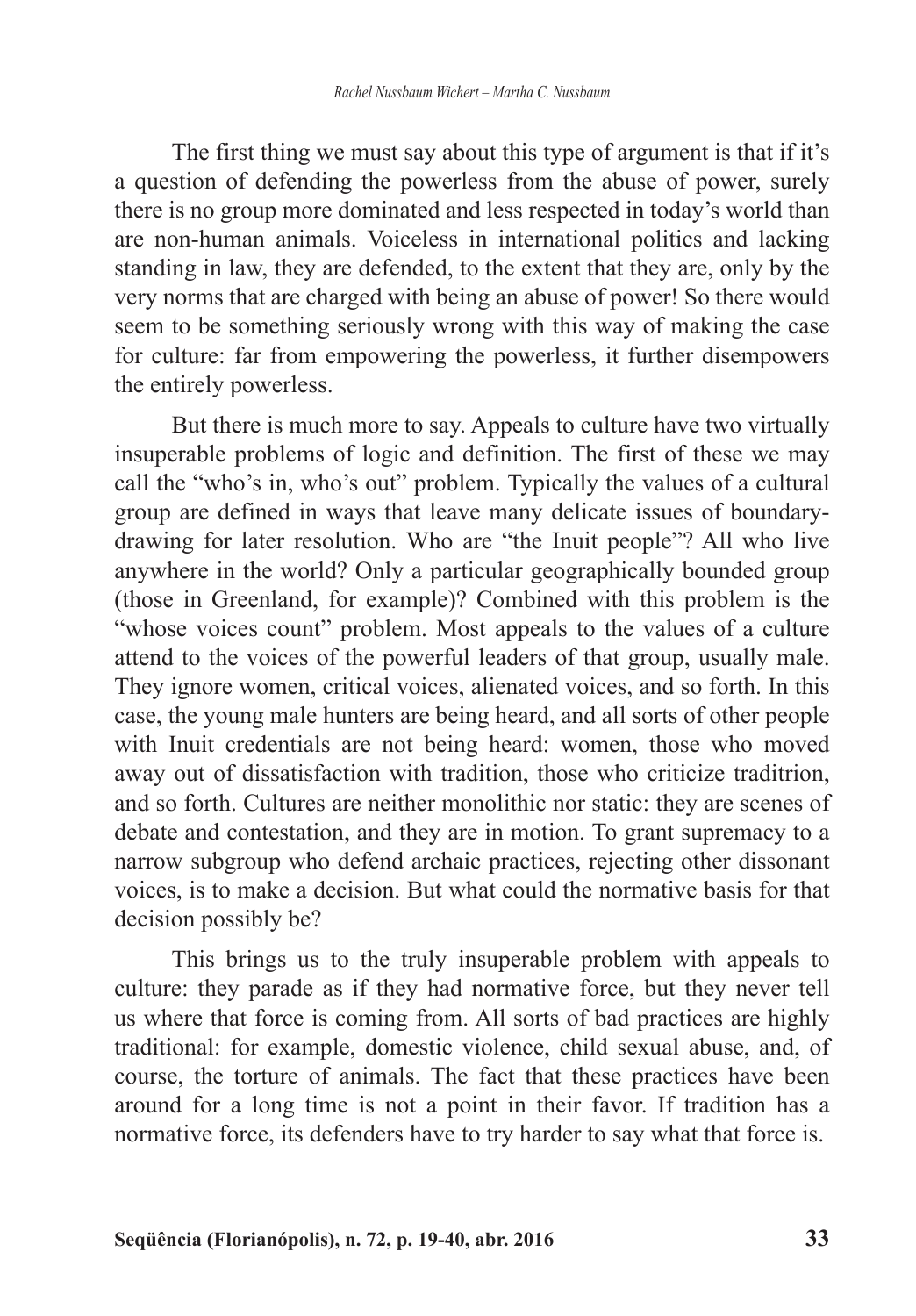The argument cannot simply be that cultures collapse if they reject some prominent value that they once held. Even though it is likely that the values involved in Nazism were deeply woven into German cultural traditions, German culture of a recognizable sort has survived the utter rejection of Nazism. All cultures have begun to reject gender discrimination, with struggle but without utter cultural collapse. Christian cultures were once profoundly hostile to Jews, Muslims, and Hindus; now they are far less so, and they have reinvented their culture in order to show respect for the religious commitments of non-Christians. And although Lord Devlin predicted in 1958 that British culture would not survive without discrimination against gays and lesbians, history has show him wrong<sup>51</sup>. Britain celebrates the contributions of LGBT people to British life, recognizes same-sex marriage, and continues on. If there were a culture or subculture that had to engage in a form of profound evil in order to survive, would we be unhappy about its demise?

A plausible normative claim in the special case of indigenous peoples is that people whose culture is already gravely threatened need to cling to the core elements of their way of life, or else they will succumb to despair in the face of dislocation. That claim about indigenous peoples has been movingly explored by Jonathan Lear in his book about the Crow Indians, Radical Hope. But as Lear shows, the Crow are able to move into the future through a creative reinvention of their traditions. The possibility of radical hope does not require keeping absolutely all elements of the way of life the same as they were before<sup>52</sup>.

Another plausible claim, pertinent to the charge of "Western imperialism," is that local groups should be permitted, within limits, to define their own goals, and that paternalistic imposition of goals by Western nations is likely to prove both condescending and obtuse. Anyone who supports the idea that constitutional democracy is the best form of government has to believe something like this. The U. S. should

<sup>51</sup> Patrick Devlin, The Enforcement of Morals (Oxford: Oxford University Press, 1959). 1958 is the date of the lecture from which the book's title derives.

<sup>52</sup> Jonathan Lear, Radical Hope: Ethics in the Face of Cultural Devastation (Cambridge, MA: Harvard University Press, 2008).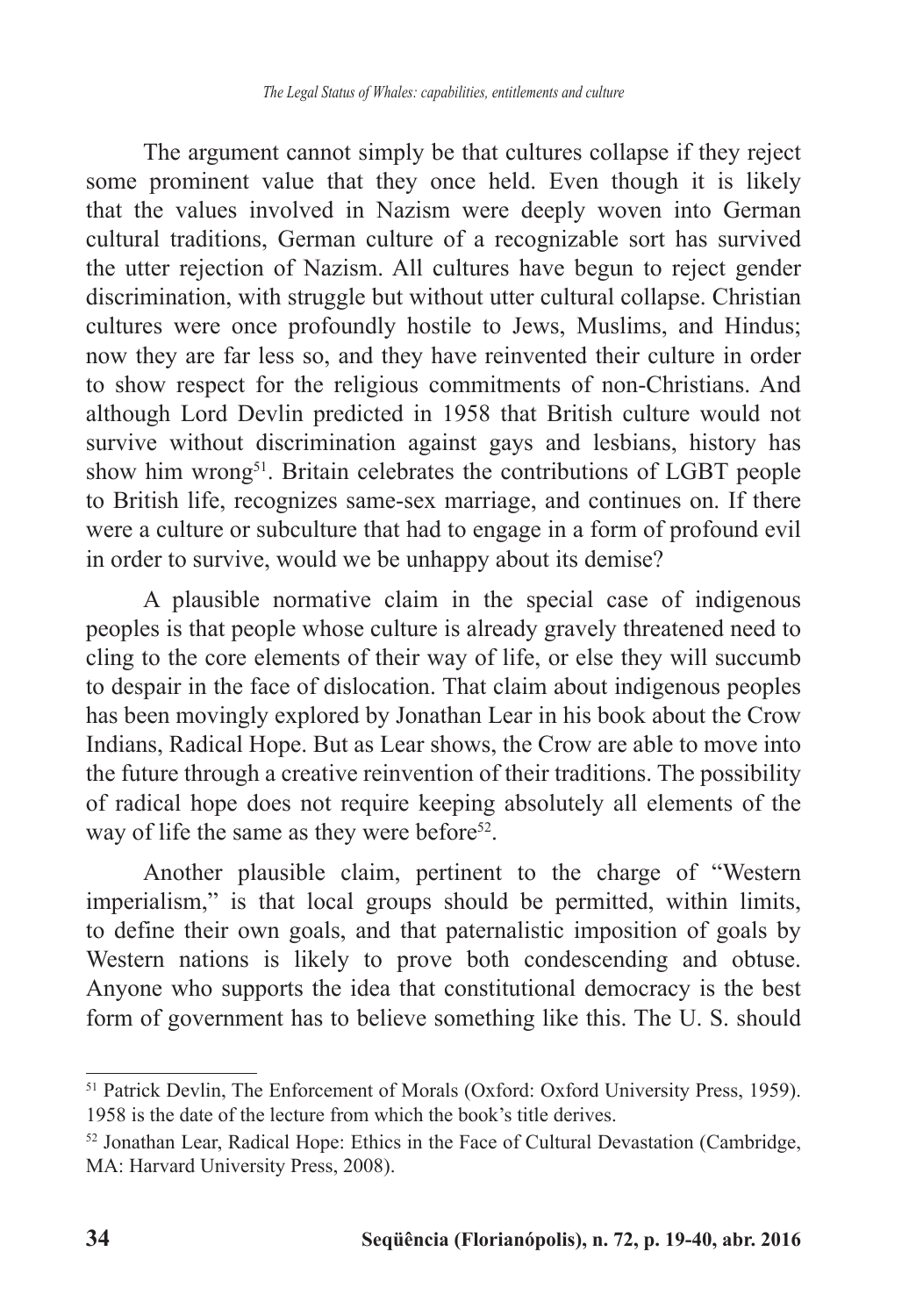not go running around the world writing constitutions for all the nations that exist. But notice that we say, "within limits". International human rights laws and other aspects of international law are best understood as limits, not as paternalistic cooptions. Increasingly, whether nations are considering the rights of women, the rights of children, or the rights of people with disabilities, they rightly attend to the limits put forward in international agreements.

Reasonable claims on behalf of culture, then, require a sensitivity to harm and rights. When an element of a way of life is relatively harmless, there is still a question about whether keeping it going is worth the cost. This question is asked all the time when governments debate how much money to spend on propping up a fading language, whether Irish Gaelic or Welsh, when the same money might be put to other uses. But when a practice does evident harm, the debate takes a different shape, since we must consider the costs to the people whose rights may be violated by the practice in question. Indeed here the charge of imperialism often runs the other way: the nostalgic imperialist defends a tradition without considering its human costs. Tourists love to purchase hand-made lace, and they think it is great if women in rural India wear out their eyes, shoulders, and hands in the process, or rather they simply don't think. Some even think it is lovely if children are given away by their families to become child temple prostitutes: they preserve beautiful traditions of Indian dance<sup>53</sup>. Sometimes there is a non-harmful way of preserving the core of a tradition (better conditions for the lace-makers), sometimes not.

# **5 The Right of Whales to Life**

Finally, one might argue that the cultural debate is misconceived because whale preservationists have their own equally valid arguments. We defended this position in section II, and it is well represented in the international law arena. Several authors argue that whales have an inherent right to life and that this should be the focus of the debate. Some

<sup>&</sup>lt;sup>53</sup> See the argument to that effect in Frédérique Appfel Marglin, Wives of the God-King: The Rituals of the Devadasis of Puri (New York: Oxford University Press, 1985).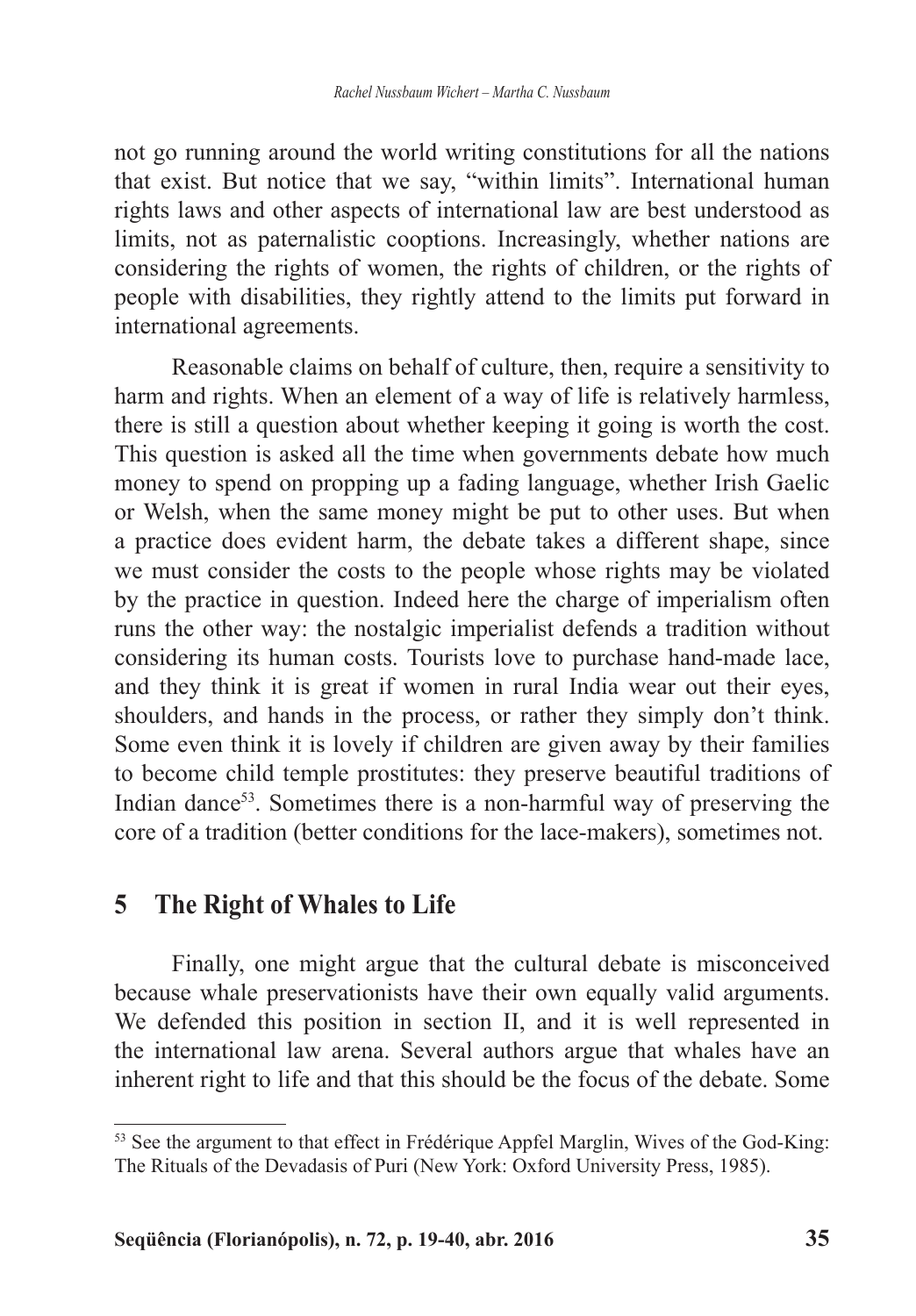features of whales that might justify their continued preservation from both commercial and non-commercial whaling include their intelligence and their ability to communicate. If one takes this view, then a mere temporary moratorium on whaling, for whatever reason, does not solve any important moral or ethical problems<sup>54</sup>. It also means that the cultural claims of aboriginal groups to hunt whales must be limited because of the inherent right of whales to life.

Anthony D'Amato and Sudhir Chopra quote scholar Nancy Doubleday as defending traditional Inuit hunting practices because they show respect for the whale<sup>55</sup>. Doubleday focuses on a notion of culture and environmental law that does not "perpetuat[e] alienation and reductionism" by separating mankind from nature<sup>56</sup>. Her arguments in favor of the value of whaling for Inuit culture are, however, undermined when she acknowledges that "there were a range of relationships between Inuit and the commercial whalers"<sup>57</sup>. And the notion of respect she uses is a very odd one, since it countenances using whales as things for human purposes. As D'Amato and Chopra rightly comment, "[...] no one asked the bowhead whether the gangs of men clubbing and harpooning them were demonstrating respect…No one claims that the Inuit would starve to death if they were stopped from killing whales"<sup>58</sup>.

International law, however, has not gone very far in the direction of recognizing whales' right to life. Proposed redefinitions of international law, such as Doubleday's, must still deal with the fact that "subsistence" under the ICRW is such an ill-defined concept. This is also true for other sources of international law dealing with marine mammals, such as the United Nations Convention on the Law of the Sea. The LOS Convention makes reference to the principles of "common heritage" and "benefit of

<sup>54</sup> See Anthony D' Amato and Sudhir K. Chopra, *Whales:Their Emerging Right to Life*, 85 Am.J. Int'l. L 21, 48 (1991).

<sup>55</sup> *Id*. at 58.

<sup>56</sup> Nancy Doubleday*, Aboriginal Subsistence Whaling: The Right of Inuit to Hunt Whales and Implications for International Environmental Law*, 17 Denv.J. Int'l L & Pol'y 373 (1989).

<sup>57</sup> *Id.* at 378-79.

<sup>58</sup> D'Amato and Chopra, *supra* note 36, at 59.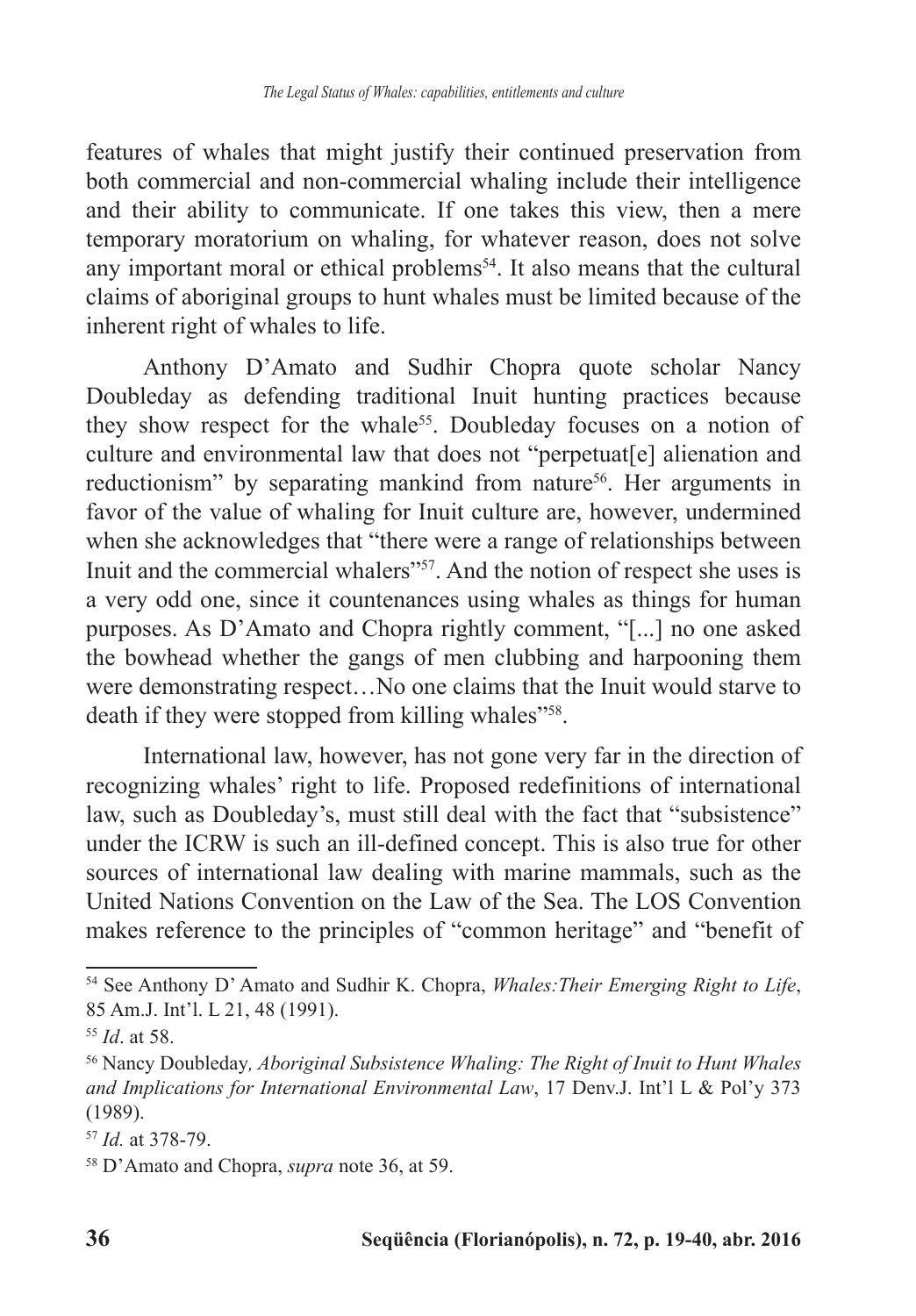mankind as a whole" and to protection of marine mammals "[…] with a view to the conservation of marine mammals and in the case of cetaceans [the Convention] shall work through the appropriate international organizations for their conservation, management and study"59. Again, these notions are too vague and ill-defined to offer whales secure protection.

The advocate of rights for whales has something of a dilemma here: for Western nations do tend to center their attention on those species that can be called "charismatic megafauna." The Save the Whales campaigns started by environmental groups in the 1970s seemed to imply that whales are special and that hunting and consuming them is unusually abhorrent. As we indicated above, this focus is not exactly immune to criticism, given that affluent residents of developed countries often engage in behavior that damages animals. Popular concern about whaling is linked to perceptions of whales' intelligence and social behavior. While these concerns did not really play a role when the IWC was originally founded, today they are central to those who are concerned with the environment and conservation. Philosophically we reject this approach: each form of animal life deserves protection and a chance to flourish. But in terms of political strategy, it may be the best we can do at present to focus on species that already attract considerable public sympathy. This means an uncomfortably anthropocentric focus on intelligence, communicative ability, and, in the case of dogs, cats, and horses, symbiotic living with humans. It is an unfortunate fact of today's world that we are far more likely to see protection for whales, great apes, dog and cats, than for pigs, chickens, and calves. (As we write, the banning of puppy mills has just been upheld in Chicago, even though young pigs and chickens are still tortured in the factory farming industry $60$ . However, progress on one issue of urgent human importance should not wait for principled consistency on the part of the public.

<sup>59</sup> LOS Convention, Article 65 (look up!!).

<sup>60</sup> See "Judge dismisses suit challenging Cook County 'puppy mill' ban," Chicago Tribune August 12, 2015. Available in: <http://www.chicagotribune.com/news/local/breaking/ctpuppy-mill-ban-met-20150810-story.html>. Access: 9 Mar. 2016.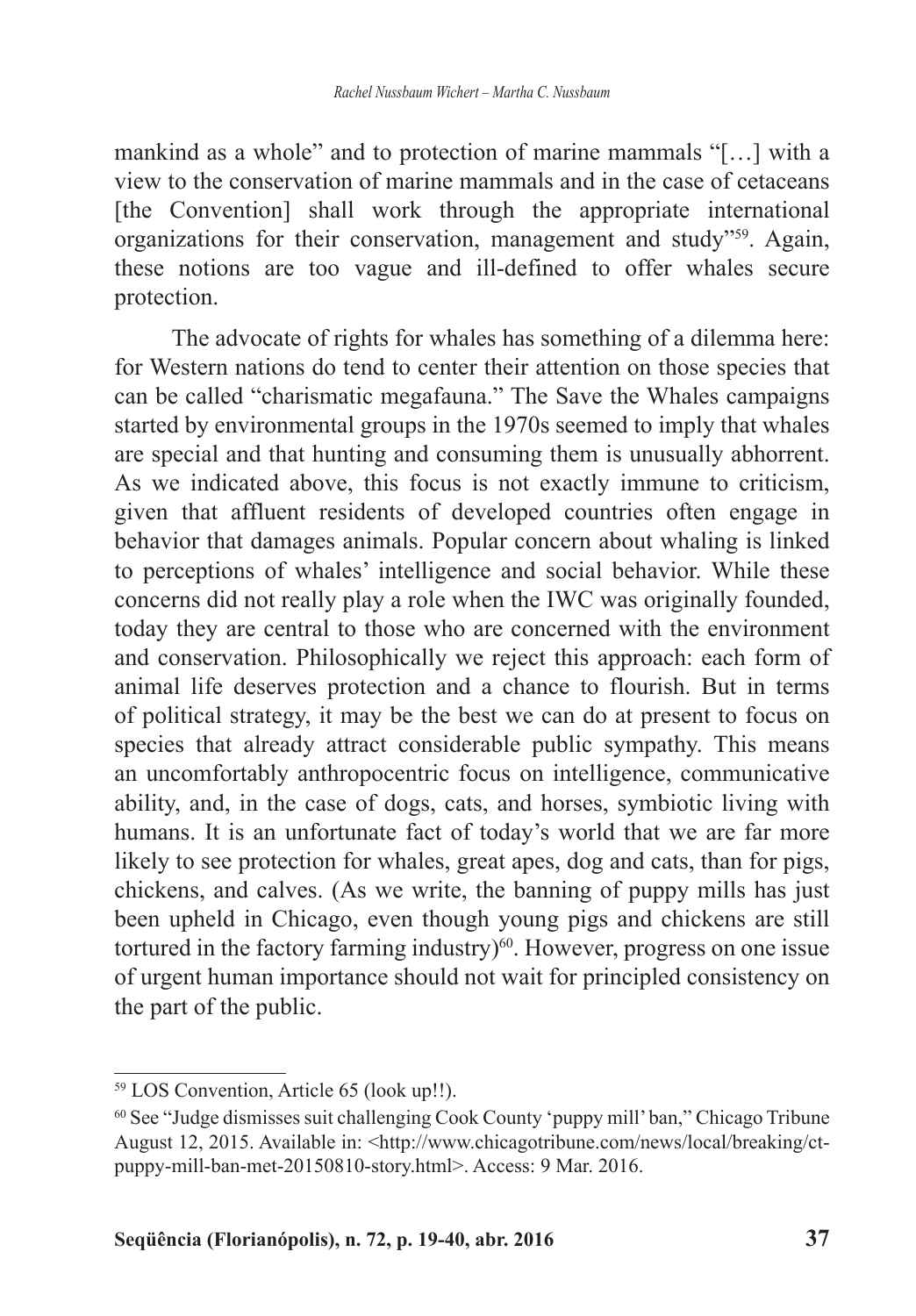If environmentalism and conservation are an important part of the IWC's mission, it is well placed to take action on the specific question of whale protection. It is the major organization specifically focused on whales. In the process, it should also consider the threat posed by climate change. If significant portions of the Arctic open up for commercial oil and gas drilling in the future, this will pose further dangers for the marine mammals who live there and for their entire ecosystem.

The issue, then, ultimately comes back to the moral and legal question of standing. By now most of the international community agrees that the harms done by cultural traditions must be limited in the name of human rights. But they don't reach the same conclusion about marine mammals, because they do not grant them legal or moral standing. The international community must decide: are whales person-like beings with legal entitlements, or are they not? At present, they are not, under customary international law. But customary international law is at odds, here, with moral reasoning grounded on empirical fact, and at odds with the moral judgments of a growing proportion of the international community. The romanticization of traditional whaling is no more morally defensible than the romanticization of domestic violence and child prostitution. Whales are person-like beings with intelligence, social interactions, and the capacity for not just suffering but a wide range of experiences and activities. The time has come for international law in general, and the IWC in particular, to recognize this.

**Rachel Nussbaum Wichert** é doutora pela *Cornell University* em História Cultural da Europa e publicou diversos artigos nessa área. Em 2015, ela recebeu o seu J.D. da University of Washington. Atualmente realiza estágio de pós-doutorado na organização Friends of Animals, no Wildlife Law Program, em Denver. Juntamente com Martha Nussbaum, é autora de *The Legal Status of Whales and Dolphins: From Bentham to the Capabilities Approach*, editado por Lori Keleher e Stacy Kosko, que será publicado pela Cambridge University Press, volume em homenagem a David Crocker.